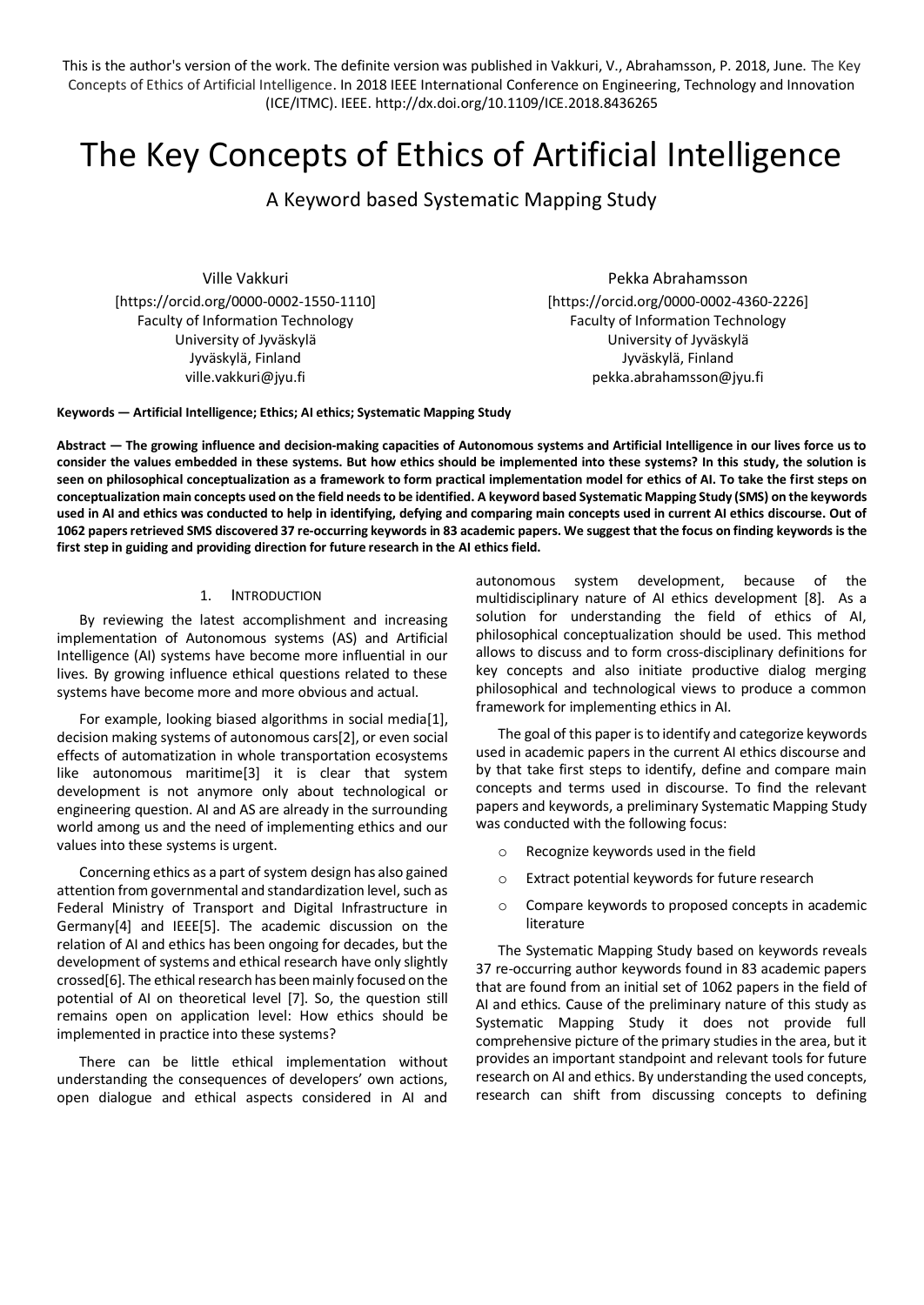concepts and this way aids the need of practical implementation of ethics into AI systems.

This paper is organized as follows: Section 2 describes the background and related work; Section 3 describes the research methodology and conducted keyword based search; Section 4 findings; Section 5 concludes the paper by discussing the findings with general presentation of AI ethics and summarizes the answers for research questions to set guidelines for future work.

## 2. BACKGROUND

The ethical discussion of Artificial Intelligence has been present from the start for AI research, but instead of focusing on the real use cases, the focus has been mainly on the theoretical work discussing the possibilities and future impacts of AI. In recent years there has been a major change in discussion of AI related ethics when new level of capabilities of AI have become reality and more influential in our lives due to the resent breakthroughs in AI development. Availability of low cost computing power and innovation like Big Data technologies have made AI more useable in solving complicated problems. [9] One milestone of AI development can be seen in year 2012 when Google's large-scale deep learning experimentation on brain simulation using 16000 CPU cores and deep learning was conducted[10]. The experiment significantly improved the state of the art on a standard image classification test. This year also serves as the starting point for the current AI ethics discussion in the context of this study.

Even though the academic discussion on the relation of AI and ethics has been ongoing for decades, there is no commonly shared definition of what AI ethics is or even how it should be named. As the defining concept, Machine ethics has arisen out the discussion but it has also been criticized. There has been a heated discussion on how does the concept of machine ethics also cover and include new branches in AI related ethics. [7, 11, 12]

There is only a handful of books that have comprehensive presentations covering the ethical issues of AI, such as Towards a Code of Ethics for Artificial Intelligence that mainly focuses on professional ethics[9]; robot ethics 2.0 covers ethics related to embodied AI[13] and Machine Ethics prior to the current discussion[14]. For defining the field of AI related ethics so called "six hot topics" have proposed [15]. The problem with these categorically wide topics is that they are not necessarily comprehensive or clear enough and not in balance with the overall discussion. Importantly, they are also not necessarily scientifically founded. For example of the wide scope of AI ethics discourse, the first AAAI/ACM Conference on AI, Ethics, and Society held in 2018 had broad set of 12 different topics from technical to social sciences[16].

Besides defining relevant concepts for a crucial problem in practical implementation of AI ethics is the limited co-operation and communication between the developers of the AI systems and ethics researchers.[6, 11] To reach the practical implementation of AI ethics, a multidisciplinary research approach is needed where AI developers can also see the use of ethics and results of the philosophical research on a practical level.

### 3. RESEARCH METODOLOGY AND MAPPING

As a multidisciplinary research area AI ethics covers a wide range of topics and the discussion of definitions still endures. To gain a better understanding of the research area, a Systematic Mapping Study was chosen as a research method due to its capability to deal with wide and loosely defined areas of study. SMS aims at producing an overview of the field and reveals concretely which topics have been covered to a certain extent. The present study is a keyword based systematic mapping study. Two main guidelines for systematic mapping study were combined aiming at recognizing primary studies and the used keywords therein. We consider this study, however, to be the first step since the mapping process is not executed to its full length. We needed first to gain a better understanding of relevant keywords for the PICO (Population, Intervention, Comparison and Outcomes) process. [17, 18]

## *A. Definition of Research Questions*

The main research question for the present study is: What are the main author keywords used in academic papers in the current AI ethics discussion. To answer this question, four subquestions were formed:

- o Q1 What are the author keywords used?
- o Q2 Which of the keywords are re-occurring and in which pattern?
- o Q3 How can the author keywords be classified?
- o Q4 How do the used keywords reflect the proposed concepts in academic AI ethics literature?

The purpose of Q1 is to produce a preliminary picture of the keywords used in the identified papers and gathering information together. Q2 aims at recognizing the main keywords by means of a quantitative analysis of the variance and appearance in the identified papers whereas Q3 aims at providing qualitative classification of the used keywords. With Q4 the intention is to understand how keywords fit into proposed concepts, how comprehensive they are and what type of new concepts they can potentially offer.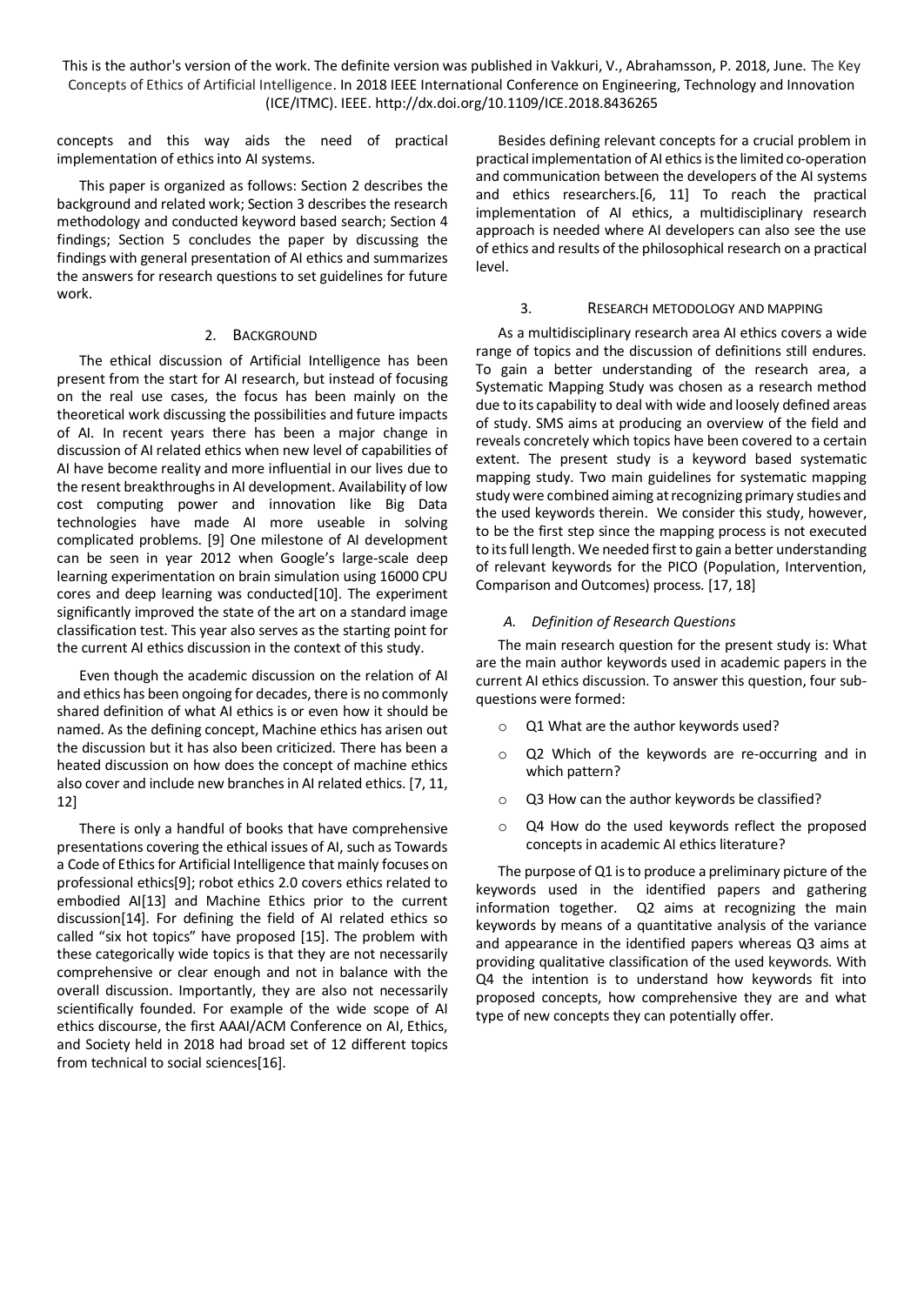#### *B. Conducted Search*

Keywords were identified by conducting keyword search in selected scientific databases. The search string was formed from the main research question by combining both key concepts artificial intelligence/AI + ethics. The suggested PICO process was not used to identify search string keywords because of the lack of shared concepts in AI ethics for the reasons argued earlier.

The selected scientific databases on which search was performed are shown in Table II, along with the number of publications retrieved from each database (in the 11th of March, 2018). The selection of databases were guided by the need to gain a wide coverage of the multidisciplinary nature of AI research and databases ability to handle advanced queries. The used set of keyword search strings were customized as shown in Table I to adapt to the syntax of the particular database. Web of Science and ProQuest databases do not have specified search term for author keyword, therefore keyword including the topic and subject fields were used in the search queries.

**TABLE I.** DATABASES AND RESEACH STRINGS

| Database                                                 | <b>Search String</b>                                                                |
|----------------------------------------------------------|-------------------------------------------------------------------------------------|
| <b>IEEE Xplore</b><br>(ieeexplore.ieee.org)              | (("Author Keywords":ethics)<br>AND "Author<br>Keywords":artificial<br>intelligence) |
| <b>ACM Digital Library</b><br>(dl.acm.org/advsearch.cfm) | keywords.author.keyword:(<br>+"artificial intelligence"<br>+ethics)                 |
| Scopus (www.scopus.com)                                  | KEY ("artificial intelligence"<br>OR ai AND ethics)                                 |
| Web of Science<br>(wokinfo.com)                          | TOPIC: ("artificial<br>intelligence") AND TOPIC:<br>(ethics)                        |
| ProQuest<br>(www.proquest.com)                           | (SU.exact("ETHICS") AND<br>SU.exact("ARTIFICIAL<br>INTELLIGENCE"))                  |

| <b>Database</b>                                          | <b>Papers</b> |
|----------------------------------------------------------|---------------|
| <b>IEEE Xplore</b><br>(ieeexplore.ieee.org)              | 15            |
| <b>ACM Digital Library</b><br>(dl.acm.org/advsearch.cfm) | 27            |
| Scopus (www.scopus.com)                                  | 320           |
| Web of Science<br>(wokinfo.com)                          | 83            |
| ProQuest<br>(www.proquest.com)                           | 617           |
| Total retrieved                                          | 1062          |

#### *C. Screening of Relevant Papers*

Papers were included from search results by following criteria:

- o Scholarly Journal articles
- o Written in English language
- o Part of current discussion, published 2012 or after
- o Related to ethics and artificial intelligence or related technologies
- o Full-text available for reviewing
- o Author keywords available for extraction

Pre-exclusion of document type, source type and article language was done automatically in databases, see Table III. From databases five different results lists were exported and combined to reference management tool RefWorks resulting list of 588 papers. For duplicate exclusion each papers metadata and title were reviewed with aid of the reference management tool. In manual metadata analysis, papers published before 2012 were excluded. In addition, nonscholarly journal articles, for example popular articles, which were not detected in pre-exclusion phase, were excluded in the manual screening process. In in-depth review of the remaining papers, abstracts were analyzed to determinate whether the paper is related to ethics and artificial intelligence or related technologies. In the last iteration of exclusion, papers were excluded if full-text and author keywording were not available. Resulting 83 papers included. Screening process and steps can be seen in Table III and distribution by year in Fig. 1.

| <b>Rationale</b>                                                                                   | Amount                  |
|----------------------------------------------------------------------------------------------------|-------------------------|
| <b>Pre exclusion in Database:</b>                                                                  |                         |
| Document type                                                                                      | $-365$                  |
| Source type                                                                                        | $-96$                   |
| Not in English language                                                                            | $-13$                   |
| <b>Manual exclusion</b><br>Duplicate<br>Published before 2012Academic settings<br>or Document type | -148<br>$-237$<br>$-76$ |
| Not in English language<br>No Full-text available<br>No author keywording available                | $-1$<br>$-27$<br>$-16$  |
| <b>Total retrieved</b><br><b>Total excluded</b><br><b>Total included</b>                           | 1062<br>979<br>83       |

**TABLE III. EXCLUDED PAPERS**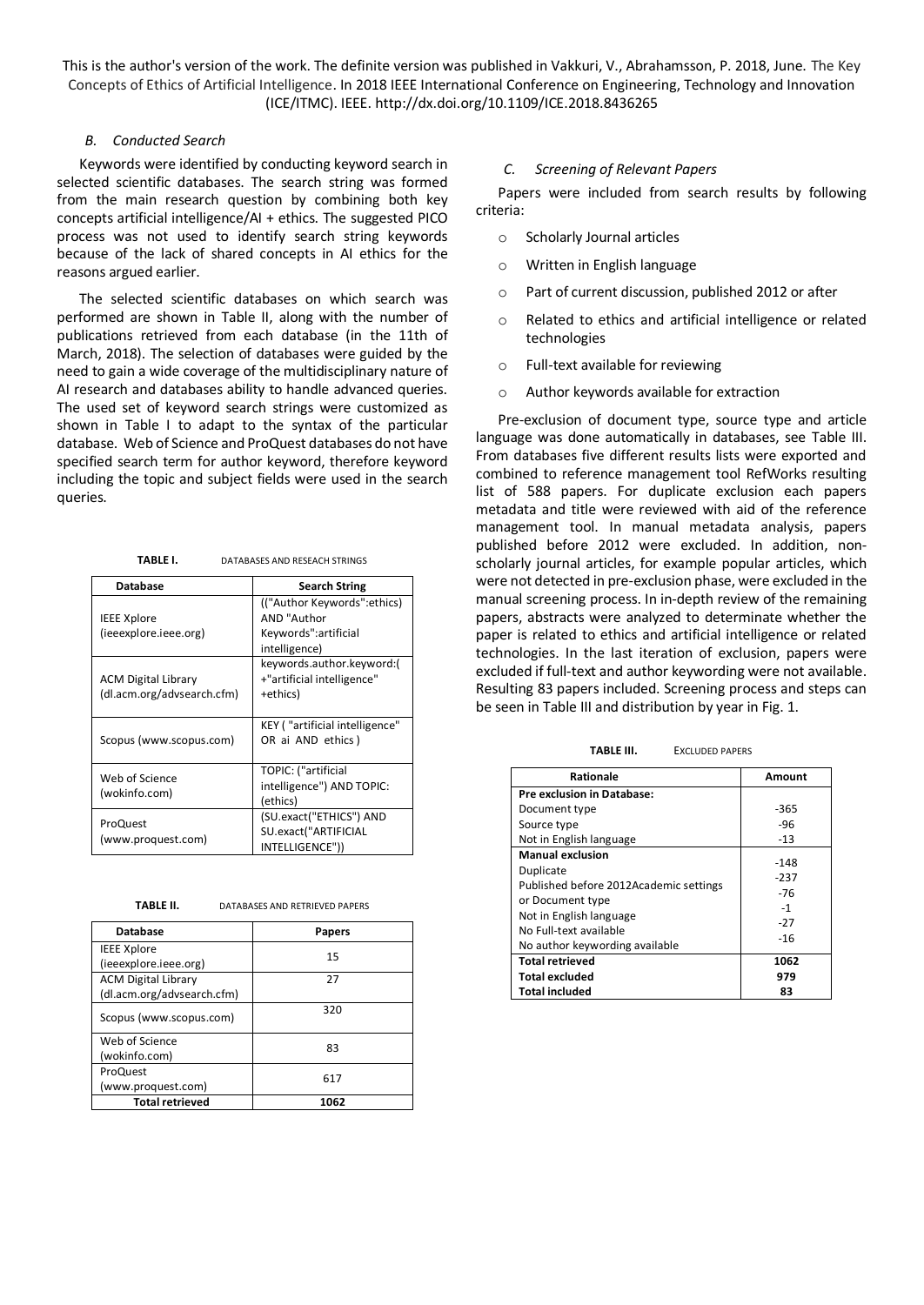

Fig. 1. Included publications distribution by year.

#### 4. FINDINGS

For this study, the listing of the included keywords worked as a data extraction and no further keywording was conducted. To answers research questions Q1 and Q2, the keywords were listed and counted resulting in total of 324 different keywords in 83 papers. 37 of the 324 used keywords were re-occurring in two or more papers. Most frequently used keywords were Artificial intelligence/AI and ethics. This is a natural result due to the terms used in research strings, and therefore does not provide new information. These keywords were excluded from the listing. Re-occurring keywords and papers where these keywords were used can be seen on Table IV. The usage of keywords has considerable variance in incidence and spelling such as "Roboethics" and "Robot ethics" that may hinder search result. The variance in used keywords for one topic such as "Autonomous vehicle", "Driverless cars", "Self-driving cars" can be seen also as example of the immaturity of shared terms and undisclosed discussion what terms should be used in specific context.

|                         | TABLE IV.<br>RE-OCCURRING KEYWORDS |                      |  |
|-------------------------|------------------------------------|----------------------|--|
| Keyword                 | n                                  | <b>Found in</b>      |  |
| Machine ethics          | 16                                 | $[7, 12, 19-32]$     |  |
| Robotics                | 11                                 | $[20, 27, 33 - 41]$  |  |
| Robots                  | 7                                  | $[37, 39, 42 - 46]$  |  |
| Autonomy                | 5                                  | [23, 30, 44, 47, 48] |  |
| Responsibility          | 5                                  | $[22, 36, 49-51]$    |  |
| Roboethics              | 5                                  | [22, 35, 41, 52, 53] |  |
| Robot ethics            | 4                                  | $[32, 54-56]$        |  |
| Artificial agents       | 4                                  | [30, 50, 52, 57]     |  |
| artificial general      |                                    | [7, 24, 29]          |  |
| intelligence            | 3                                  |                      |  |
| Artificial moral agents | 3                                  | [32, 54, 58]         |  |
| Automation              | 3                                  | [34, 46, 59]         |  |
| Consciousness           | 3                                  | [31, 60, 61]         |  |
| existential risk        | 3                                  | [29, 62, 63]         |  |
| free will               | 3                                  | [52, 61, 64]         |  |
| Moral agency            | 3                                  | [53, 65, 66]         |  |
| Moral patiency          | 3                                  | [53, 55, 65]         |  |
| Self-driving cars       | 3                                  | [58, 59, 67]         |  |
| Value alignment         | 3                                  | [19, 68, 69]         |  |
| AI ethics               | 3                                  | [19, 70, 71]         |  |
| Anthropocentrism        | 2                                  | [31, 36]             |  |
| Artificial morality     | 2                                  | [22, 58]             |  |
| Autonomous agents       | 2                                  | [22, 71]             |  |
| Autonomous vehicle      | $\overline{\mathbf{c}}$            | [72, 73]             |  |
| Driverless cars         | $\overline{2}$                     | [74, 75]             |  |
| friendly Al             | $\overline{2}$                     | [29, 68]             |  |
| Human rights            | 2                                  | [20, 36]             |  |
| human-robot             |                                    | [54, 56]             |  |
| interaction             | 2                                  |                      |  |
| Information technology  | 2                                  | [76, 77]             |  |
| Machine Intelligence    | $\overline{2}$                     | [19, 76]             |  |
| Moral status            | $\overline{2}$                     | [31, 70]             |  |
| Personhood              | 2                                  | [50, 78]             |  |
| Regulation              | 2                                  | [66, 79]             |  |
| Rights                  | 2                                  | [49, 50]             |  |
| Self                    | 2                                  | [47, 61]             |  |
| Superintelligence       | 2                                  | [24, 63]             |  |
| Trust                   | 2                                  | [30, 57]             |  |
| Virtue ethics           | $\overline{2}$                     | [46, 52]             |  |

The 37 re-occurring keywords where classified into 9 categories as shown in Table V. Classification of keywords was formed following four step process: 1) Linguistic similarity of keywords, for example similarity in spelling. 2) Ontological similarity of keyword as assumed reference for same concept. 3) Family resemblance of keywords. 4) Similarity in usage, from abstract to specific. After classification describing names were given to formed categories. [80]

The idea of classification was to outline re-occurring topics from the vast variance of keywords. This classification produced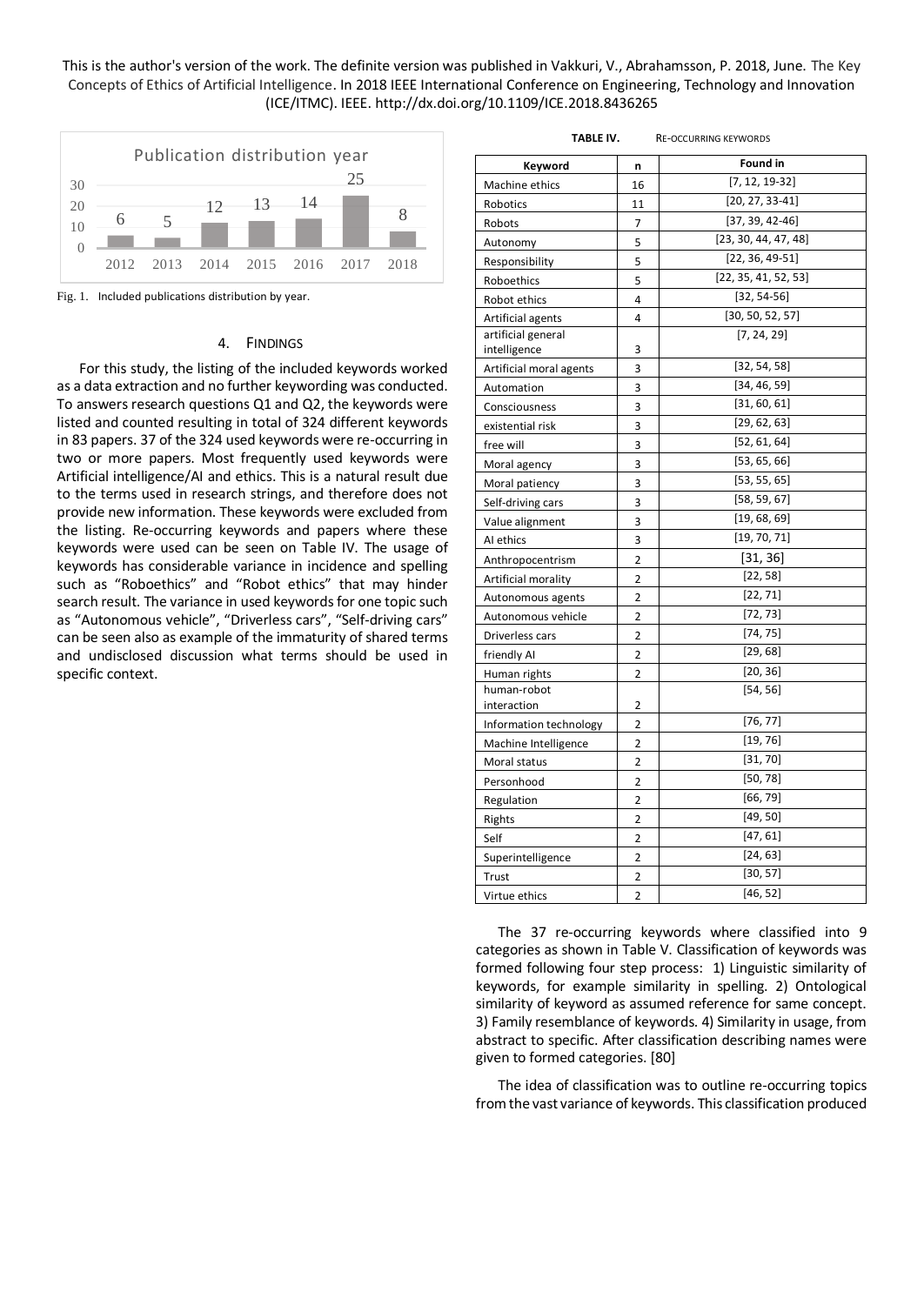a comparative set of more general topics relevant to AI ethics. By looking at the keywords listed it is surprising that different branches of AI such as Machine learning, Natural Language Processing or Pattern recognition were not found in the set keywords. This may imply that the relevant ethical discussion is done under separate AI branches and cannot be found through AI/artificial intelligence keyword.

Academic literature shows similarities in recurring terms when comparing keywords and the formed categories to proposed concepts and topics, but keyword listing is in some parts also partial. For example, technology based keywords and topics are underrepresented such as bias issues, fairness, transparency and controlling AI. Also socioethical topics like impact on society or workforce are lacking. [9, 13] Comparison of keyword classification reveals topics that are quite commonly shared in literary. Found keywords can be classified under the known topics even specified formulation of keywords in some parts varies considerably.

| Category                                   | <b>Keywords</b>                     |
|--------------------------------------------|-------------------------------------|
| Conceptual                                 | Al ethics, Machine ethics,          |
|                                            | Information technology              |
|                                            | Sports ethics, Virtue ethics,       |
|                                            | <b>Friendly Al</b>                  |
| <b>Robotics</b>                            | Robotics, Robots, Roboethics,       |
|                                            | Robot ethics, Automation            |
| <b>Generally Philosophical And Ethical</b> | Autonomy, Autonomous agents,        |
|                                            | free will, Moral agency, Moral      |
|                                            | patiency, Moral status, Trust,      |
|                                            | Anthropocentrism                    |
|                                            | Personhood, Self                    |
| AI specified Philosophical And             | Artificial agents, Artificial moral |
| Ethical                                    | agents                              |
|                                            | Artificial morality                 |
| Law and Regulation                         | Regulation, Rights, Responsibility, |
|                                            | Human rights                        |
| Autonomous vehicle                         | Autonomous vehicle, Driverless      |
|                                            | cars, Self-driving cars             |
| AGI and AI risk                            | artificial general intelligence,    |
|                                            | superintelligence, existential risk |
| Human cognition                            | Intelligence, Consciousness,        |
|                                            | Machine Intelligence, human-        |
|                                            | robot interaction                   |
| <b>Technology based</b>                    | Value alignment                     |

#### 5. DISCUSSION & CONCLUSION

This study provided a set of AI ethics related keywords and listing of 37 re-occurring author keywords found in 83 academic papers. Re-occurring keywords where classified into 9 categories based on conceptual similarities of keywords to more general topics relevant to AI ethics. Keywords and formed categories where compared to concepts provided in academic literature to evaluate coverage of the systematic mapping study and listing. Three main differences were discovered: Lack of different branches of AI in keywords, technology based keywords have only minor role and there is a great variance in formulation of keywords even though keywords can be classified under the known topics. Recommendation for future research and systematic mapping studies: Different AI branches and different formulation for keywords extracted from known topics should be included in the keyword extraction process.

Keyword based systematic mapping study method used in this study has several weaknesses. Due to the focus on the keywords only, no primary studies of the field of AI ethics where recognized. The relevance of papers was evaluated in exclusion process and in the prevalence of keywords in the papers. Neither definitions of concepts that keywords represented where not analyzed. Despite the weaknesses, keyword based approach allowed to cover wide and loosely defined field of AI ethics to produce understanding of relevant keywords where no prior listing was available. This preliminary work also helps future systematic mapping studies by providing relevant keywords on AI ethics.

With wide variety of papers and keywords from different areas concerning AI ethics this study revealed that defining the field of AI ethics is still a challenging task. The comprehensive presentations have done a valuable work on setting definitions for expanding field of AI ethics. There is still a substantial amount of work to be done in the area. These presentations are not all inclusive and more comprehensive works are needed on the topic discussed on this paper. For example, by looking at the occurrence of different keywords, papers have different stress in different topics than comprehensive presentations have. Overall there is still research needed in the field of AI ethics on the concepts as such to see where AI ethics discourse is developing and how concepts can aid the need of practical implementation of ethics into AI systems.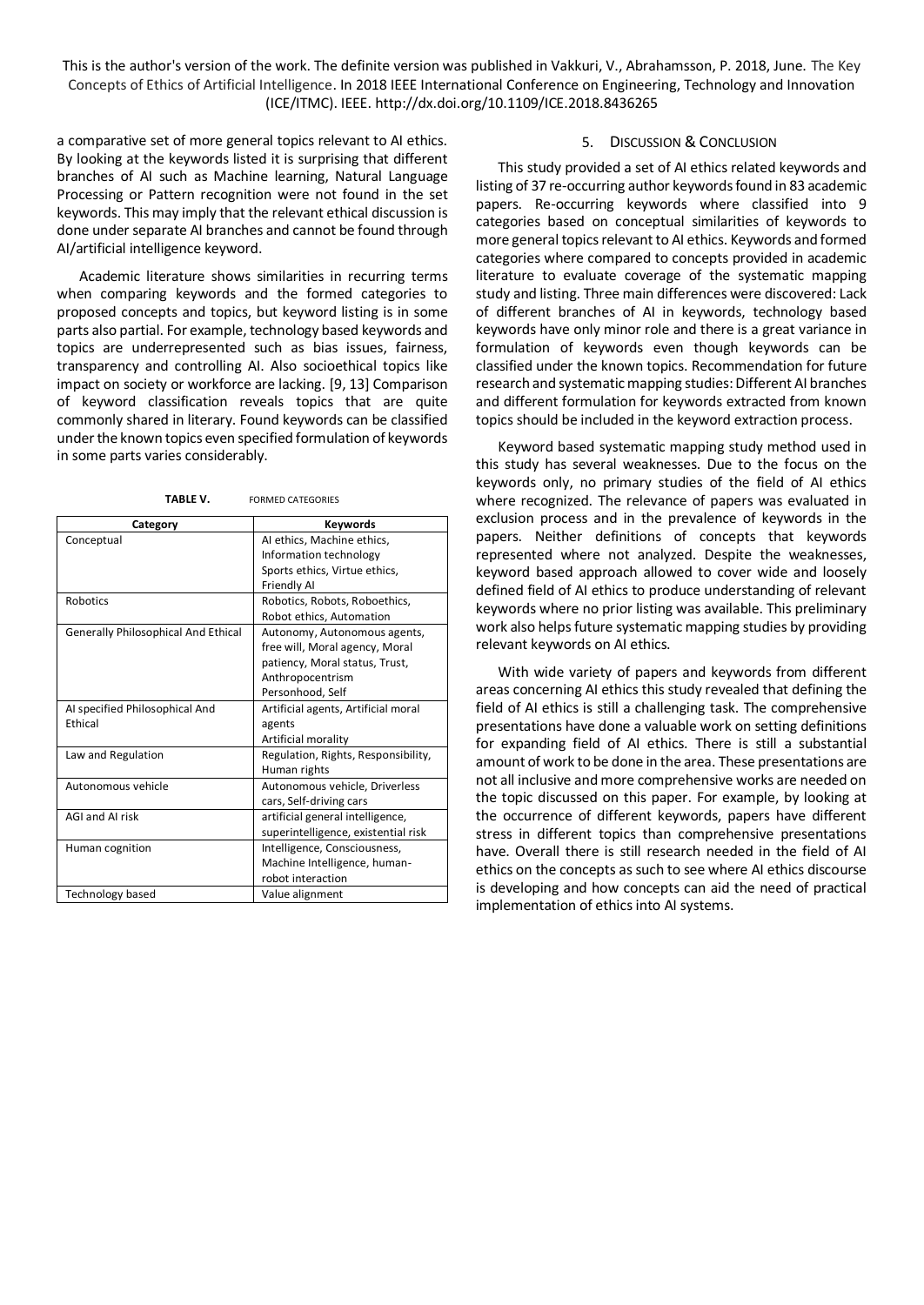#### 6. REFERENCES

- [1] W. Knight, "Biased Algorithms Are Everywhere, and No One Seems to Care," 2017, https://www.technologyreview.com/s/608248/biased-algorithms-areeverywhere-and-no-one-seems-to-care/, Retrieved April 21, 2018.
- [2] J.D. Greene, "Our driverless dilemma," Science, vol. 352, pp. 1514-1515, 2016.
- [3] Anonymous, "About Autonomous Shipping," https://www.oneseaecosystem.net/about/about-autonomous-shipping/, Retrieved April 21, 2018.
- [4] BMVI, "Ethics Commission's complete report on automated and connected driving," 2017, https://www.bmvi.de/goto?id=354980, Retrieved April 21, 2018. [5] IEEE Global Initiative, "The IEEE Global Initiative on Ethics of Autonomous and Intelligent Systems,"
- http://standards.ieee.org/develop/indconn/ec/autonomous\_systems.html, Retrieved April 21, 2018. [6] C. Allen, W. Wallach and I. Smit, "Why Machine Ethics?" IEEE Intelligent Systems, vol. 21, pp. 12-17, 2006.
- [7] M. Brundage, "Limitations and risks of machine ethics," Journal of Experimental & Theoretical Artificial Intelligence, vol. 26, pp. 355-372, 2014.
- [8] C. Mayer, "Developing Autonomous Systems in an Ethical Manner," Issues for Defence Policymakers, vol. 65, 2015.
- [9] P. Boddington, "Towards a Code of Ethics for Artificial Intelligence," Cham: Springer, 2017.
- [10] J, Dean, "Using large-scale brain simulations for machine learning and A.I." vol. 2018, June 26, 2012.
- [11] V. Charisi, L. Dennis, M.F.R. Lieck, A. Matthias, M.S.J. Sombetzki, A.F. Winfield and R. Yampolskiy, "Towards moral autonomous systems," arXiv Preprint arXiv:1703.04741, 2017.
- [12] R. Yampolskiy, "Safety Engineering for Artificial General Intelligence," Topoi, vol. 32, pp. 217-226, 2013.
- [13] P. Lin, "Robot Ethics 2.0: From Autonomous Cars to Artificial Intelligence," Oxford: Oxford University Press, 2017.
- [14] M. Anderson, S. L. Anderson, "Machine ethics," New York: Cambridge University Press, 2011.
- [15] D. Zeng, "AI Ethics: Science Fiction Meets Technological Reality," Intelligent Systems, IEEE, vol. 30, pp. 2-5, 2015.
- [16] Conference on Artificial Intelligence, Ethics and Society, "Call for papers (Main track)," http://www.aies-conference.com/call-for-papers/, Retrieved April 21, 2018.
- [17] B. Kitchenham and S. Charters, "Guidelines for performing Systematic Literature Reviews in Software Engineering," Keele University and Durham University Joint Report, 2007.
- [18] K. Petersen, "Guidelines for conducting systematic mapping studies in software engineering: An update," Information and Software Technology, vol. 64, pp. 1-18, 2015.
- [19] K. Bogosian, "Implementation of Moral Uncertainty in Intelligent Machines," Minds and Machines, vol. 27, pp. 591-608, 2017.
- [20] H. Ashrafian, "AIonAI: A Humanitarian Law of Artificial Intelligence and Robotics," Sci.Eng.Ethics, vol. 21, pp. 29-40, 2015.
- [21] J. Cervantes, "Autonomous Agents and Ethical Decision-Making," Cognitive Computation, vol. 8, pp. 278-296, 2016.
- [22] G. Dodig Crnkovic, "Robots: ethical by design," Ethics and Information Technology, vol. 14, pp. 61-71, 2012.
- [23] A. Etzioni, "The ethics of robotic caregivers," Interaction Studies, vol. 18, pp. 174-190, 2017.
- [24] B. Goertzel, "GOLEM: towards an AGI meta-architecture enabling both goal preservation and radical self-improvement," Journal of Experimental & Theoretical Artificial Intelligence, vol. 26, pp. 391-403, 2014.
- [25] M. Graves, "Shared Moral and Spiritual Development Among Human Persons and Artificially Intelligent Agents," Theology and Science, vol. 15, pp. 333-351, 2017.
- [26] D. Gunkel, "A Vindication of the Rights of Machines," Philosophy & Technology, vol. 27, pp. 113-132, 2014.
- [27] T. Hauer, "Society and the Second Age of Machines: Algorithms Versus Ethics," Society, pp. 1-7, 2018.
- [28] R.M. Omari and M. Mohammadian, "Rule based fuzzy cognitive maps and natural language processing in machine ethics," Journal of Information, Communication and Ethics in Society, vol. 14, pp. 231-253, 2016.
- [29] K. Sotala, "Responses to catastrophic agi risk: a survey," Phys.Scripta, vol. 90, pp. 018001, 2014.
- [30] H.T. Tavani, "Levels of Trust in the Context of Machine Ethics," Philosophy & Technology vol. 28.1, pp. 75-90, 2015.
- [31] S. Torrance, "Artificial agents and the expanding ethical circle," AI & Society, vol. 28, pp. 399-414, 2013.
- [32] A. van Wynsberghe and S. Robbins, "Critiquing the Reasons for Making Artificial Moral Agents," Sci.Eng.Ethics, 2018.
- [33] J. Bryson, "Standardizing Ethical Design for Artificial Intelligence and Autonomous Systems," Computer, vol. 50, pp. 116-119, 2017.
- [34] M. Coeckelbergh, "The tragedy of the master: automation, vulnerability, and distance," Ethics and Information Technology, vol. 17, pp. 219-229, 2015.

[35] G. Ghilardi, "Post-human and scientific research: how engineering carried out the project," Cuadernos De Bioetica : Revista Oficial De La Asociacion Espanola De Bioetica Y Etica Medica, vol. 25, pp. 379, 2014.

- [36] L. Hin-Yan, "From responsible robotics towards a human rights regime oriented to the challenges of robotics and artificial intelligence," Ethics and Information Technology, pp. 1-13, 2017.
- [37] S. Russell, "Robotics: Ethics of artificial intelligence," Nature, vol. 521, pp. 415, 2015.
- [38] B. Schafer, "A fourth law of robotics? Copyright and the law and ethics of machine co-production," Artificial Intelligence and Law, vol. 23, pp. 217-240, 2015.
- [39] M. Szollosy, "Rapporteur's report," Connect.Sci., vol. 29, pp. 254-263, 2017.
- [40] G. Tamburrini, "On the ethical framing of research programs in robotics," Ai & Society, vol. 31, pp. 463-471, 2016.
- [41] A. Theodorou, "Designing and implementing transparency for real time inspection of autonomous robots," Connect.Sci., vol. 29, pp. 230-241, 2017.
- [42] J.J. Bryson, "Of, for, and by the people: the legal lacuna of synthetic persons.(Special Issue: Machine Law)," Artificial Intelligence and Law, vol. 25, pp. 273, 2017.